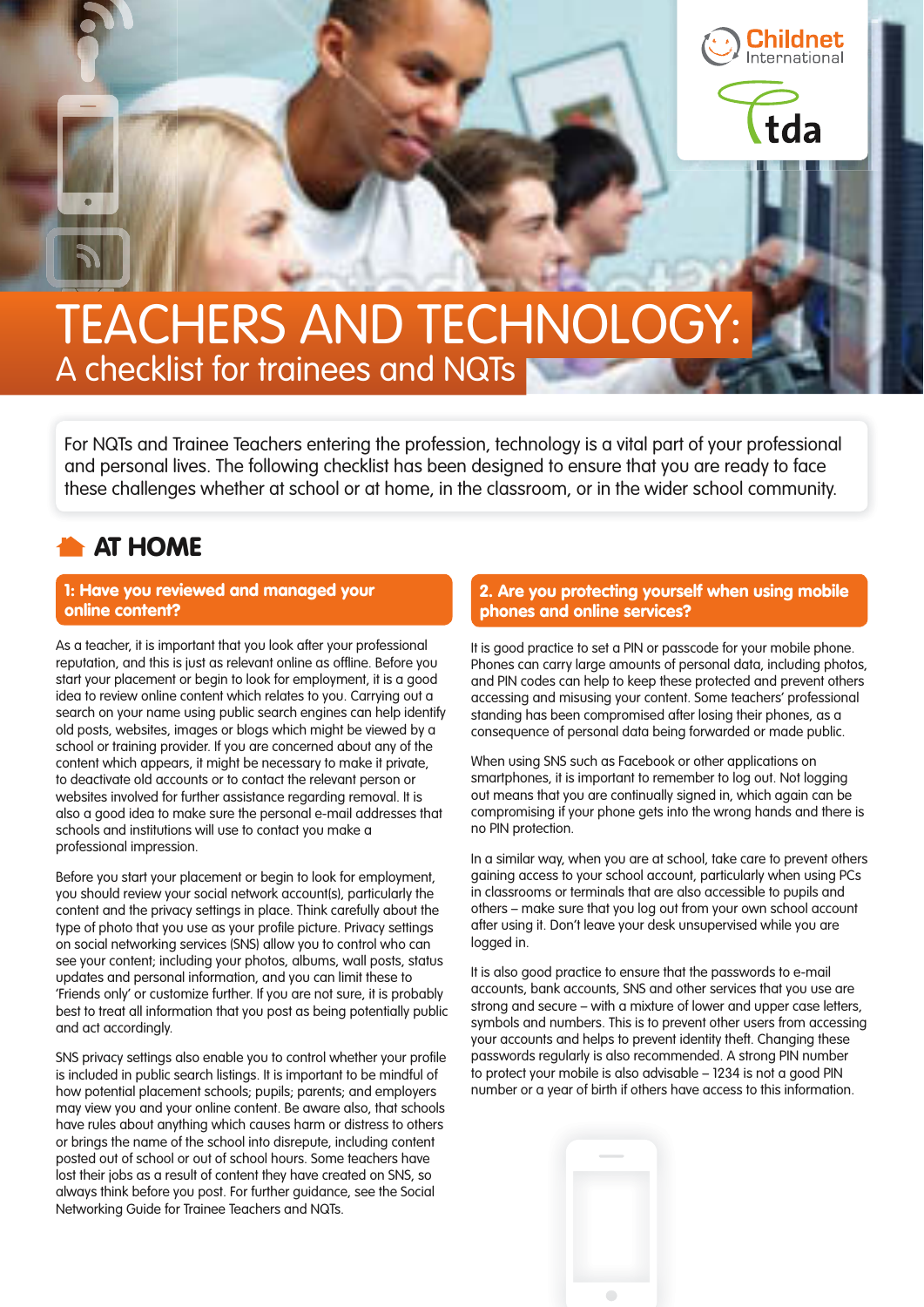

There are a range of policies and responsibilities which relate to the use and misuse of technology in school and out of school. Some of these will be referenced in the conditions of employment that you have with the school as well as in wider standards and expectations for the teaching profession. Other relevant policies will include the school's Acceptable Use Policy (AUP), e-Safety policy, and the behavioural and anti-bullying policies.

#### 1. Do you know where to find these policies and have you read them?

Your school may address the misuse of technology across a range of policies and there may be an e-Safety policy which explicitly addresses the issues mentioned. Find out where you can access this information and familiarise yourself with the content, so that you can answer the questions in this checklist. If you are unsure, check with your mentor, e-safety co-ordinator or a member of the Senior Leadership Team (SLT). If these policies are not available, your training provider or union representative within the school should be able to offer you advice.

#### 2. Can I access SNS, chat rooms and other websites at school for educational purposes? What about for personal use whilst at school?

In many schools, Social Networking Sites and chatrooms may be blocked due to the filters in place on the school network. If such sites are currently blocked but you want to use these sites for educational purposes, seek advice or written authorisation from a relevant member of staff before proceeding to ensure that best practice guidelines are followed. Some schools actively support the use of SNS for learning, teaching and communicating, (see the Social Networking Guide for Trainee Teachers and NQTs).

The school's Acceptable Use Policy should contain information with regard to using technology for personal use. Other documentation such as your job description and conditions of employment might also refer to this, as well as detailing the content that staff are prohibited from accessing in school or on school technology (such as school laptops for example) even out of school. For example, you will be expected to follow a code of conduct and adhere to the Data Protection Act with regard to e-mails that are sent from school accounts. You may be permitted to use e-mail, the web and SNS for personal use during breaks, in accordance with the school's policies.

#### 3. How can I use technology to contact pupils? Can I use e-mail or my mobile phone to contact pupils outside school hours?

Technology plays a key role in daily school life and in the classroom. Many schools have Virtual Learning Environments (VLE) and/or Managed Learning Environments (MLE), which enable teachers to communicate with their class, and can be useful for setting and receiving homework or assignments for example. VLEs also have facilities such as forums and message boards which enable pupils and teachers to communicate publicly. Staff should agree codes of conduct or community rules with their pupils.

Find out about the protocols at your school and the etiquette for contacting pupils inside and outside the classroom using e-mail and mobile phones. Most schools specify that staff do not give out personal mobile numbers or e-mail addresses to pupils and parents. This advice would also apply to instant messenger (IM) services, including those accessible on your smartphone such as Blackberry Messenger (BBM) – as with other personal contact information, it is not a good idea to share your BBM PIN, for example, or its corresponding barcode with pupils, or post it online where it is publicly visible.

If pupils do need to contact you with regard to assignments or exams, always use your school e-mail address. On occasions such as a school trip, for example, members of staff might be provided with a school mobile phone to use, rather than relying on personal devices and require that only school phones should be used for contacting pupils and parents. Further information might be detailed in the Acceptable Use Policy. See the Social Networking Guide for Trainee Teachers and NQTs for advice for teachers on not befriending pupils on personal social networking accounts.

#### 4. What are the guidelines for using school laptops at home and bringing and using personal USBs, digital cameras and mobile phones in school?

Some schools provide staff with laptops; these are school property and are intended for professional use. Some schools may allow staff to take laptops home. If this is the case, be aware of acceptable use when connecting to the internet at home. If you have information about your learners on your laptop, you should ensure that no one unauthorised to do so uses your computer.

Most schools have cameras and it is advised that school cameras are used for taking photos of pupils on trips and in the classroom. If you do take photos using your own phone or camera, make sure you remove any images from your own equipment and transfer these onto a school hard drive as soon as possible because you should not have pictures of your pupils on personal devices.

If you are bringing personal USBs, cameras and mobile phones to school, make sure that they are kept in a secure location at all times and be aware of photos that are already on these devices – consider removing any content that should not be viewed by pupils or other staff.

#### 5. Are there any restrictions about the information I can share about pupils or staff? For example, can I publish images of my pupils?

Photos and video can be a great record of school work and events, as well as great means of communication. Both children and parents like to see themselves in action, and evidence of achievement and progress. There are rules about taking and using photos of children and young people - photos taken for official school use, for example, may be covered by the Data Protection Act – so check with the school and the policy in place about the taking and sharing of images before using any images.

Before videoing or photographing students ensure you are clear about the school policies and procedures, and that parents and carers have completed relevant consent forms.